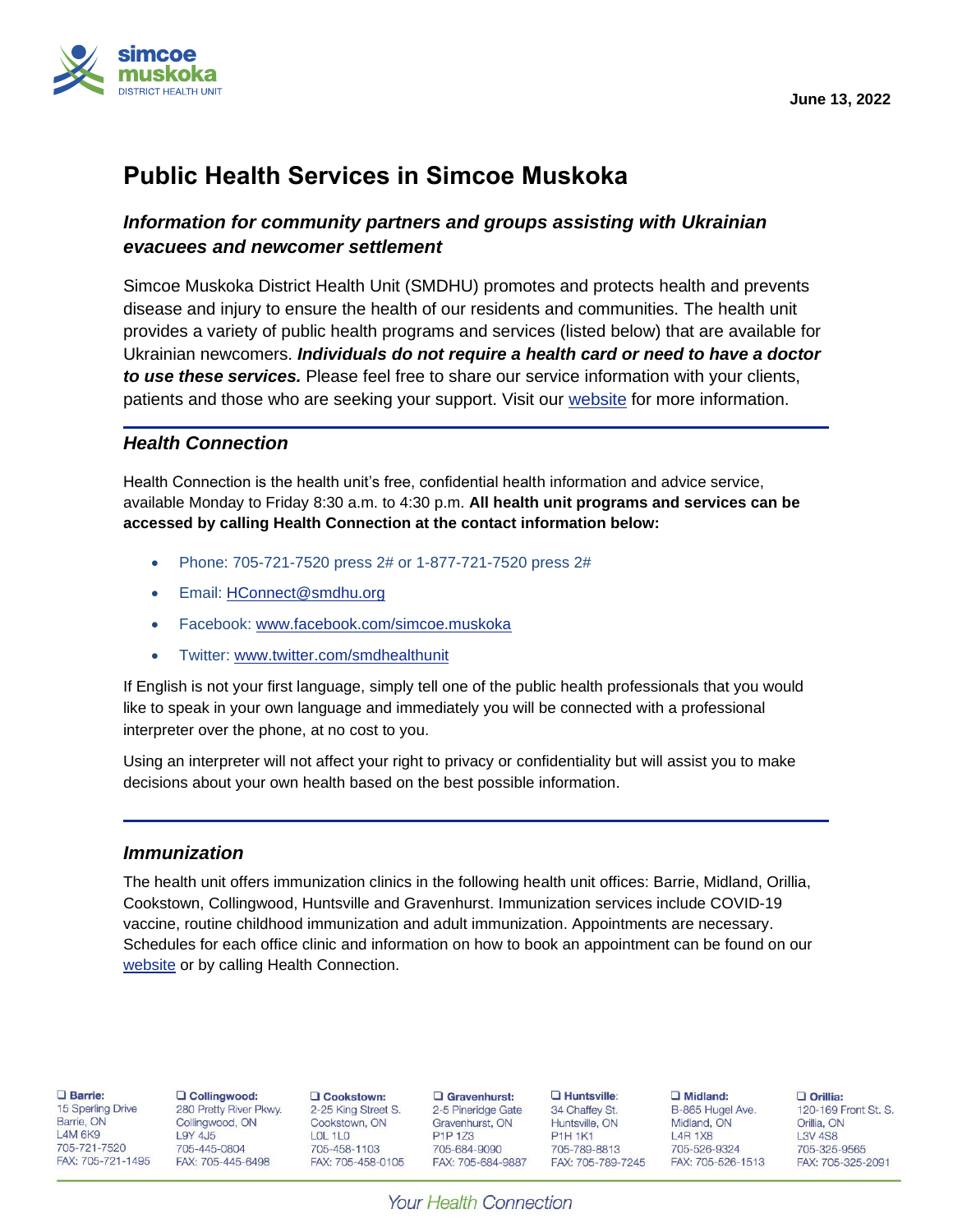# *COVID-19 vaccination*

COVID-19 vaccines for all eligible individuals are available through our office clinics noted above, as well as at community clinics, pop-up and GO-VAXX clinics, local pharmacies, and some healthcare providers offices and clinics. Please check our [Get Vaccinated](https://www.simcoemuskokahealth.org/Topics/COVID-19/GettingVaccinated) webpage for information on where and how to access COVID-19 vaccine. The health unit has created a fact sheet with key information about COVID-19 vaccination that has been translated into Ukrainian. It is available on our website [here.](https://www.simcoemuskokahealth.org/docs/default-source/COVID-/Multilingual-Resources/ukrainian-booster-and-general-vaccination-messages-aoda.pdf?sfvrsn=2) In addition, a key message document is available [here](https://www.simcoemuskokahealth.org/docs/default-source/COVID-/Multilingual-Resources/ukrainian-text-and-image-blocks.docx?sfvrsn=2) in English and Ukrainian in both text and image format to make it easier to share these messages.

### *Dental Health Services*

The health unit offers [dental health services](https://www.simcoemuskokahealth.org/Topics/Dental/Dental-Clinics) to eligible children and adults. They include:

### *Children and Teens*

#### • **Dental Screening at School**

Children are screened at elementary schools during [annual dental screening](https://www.simcoemuskokahealth.org/Topics/Dental/Dental-Screening) to determine if a child has dental needs. Families will be notified if their child has any dental needs and if they might be eligible for dental services. Children and teens can also receive free dental screenings at health unit offices by appointment.

#### • **Healthy Smiles Ontario Program (HSO)**

The Healthy Smiles Ontario Program covers preventive, routine, and emergency dental care for eligible children 17 years and under. Children in refugee or evacuee families who are under the [Interim Federal Health Program \(IFHP\)](https://www.canada.ca/en/immigration-refugees-citizenship/services/refugees/help-within-canada/health-care/interim-federal-health-program.html) are eligible for the HSO Program. Benefits are coordinated with the federal government. Alternatively, families interested in applying for HSO can do so by visiting the Ministry of Health and Long-Term Care [Healthy Smiles Ontario](https://www.ontario.ca/page/get-dental-care)  [site.](https://www.ontario.ca/page/get-dental-care) Those that require help completing the [enrolment form](https://www.services.gov.on.ca/wps85/portal/s2i/!ut/p/z1/hY9LD4IwEIR_DVe2oGL1RnyQEDQohkcvpJhaSKAlpcrft8aTiYS97ew3M1kgkAMR9NVwqhspaGv2gnglDpDn-kvnHITuAV2uKxzd4pMTpC6kkM0hxJzRxPjI-MkcUpiK9VQFRg4kn4yWCg4FE5AwUe58CIHwVlbfL3xRLTAHotiDKabspzJyrXU_bC1koXEcbSk0VY2079RC_yy1HDTkvyT03XETd125j1j2BsySsHI!/dz/d5/L2dBISEvZ0FBIS9nQSEh/) can contact the health unit to arrange a time for assistance.

- **Emergency and Essential Services** Children and teens with emergency or essential dental conditions may be eligible for dental care. They must be screened by a SMDHU dental hygienist, meet dental eligibility criteria, attest to financial hardship, or go to a local dental office that accepts HSO clients, after health unit hours, for emergency care.
- **Preventive Services**  Children who meet criteria for preventive services at the time of dental screening can have their families apply to enroll them for preventive services care (topical fluoride, sealants, and scaling of teeth). Families must attest to financial hardship. These services are provided by the health unit dental hygienists, upon availability based on location.

# *Ontario Seniors Dental Care Program (OSDCP)*

This program provides comprehensive dental care to eligible low-income seniors. These services include preventative, routine, and emergency dental care. Dentures are partially covered by this plan.

Eligibility for this program is based on income criteria for those 65 years and older who are residing in Ontario and do not have any other form of dental benefits. Those interested in applying can do so by visiting the [Ontario government website](https://www.ontario.ca/page/dental-care-low-income-seniors#section-2) to complete the form. You can also contact the health unit if you need help in completing the form. For those without a Social Insurance Number or who did not file a tax return, click [here](https://www.forms.ssb.gov.on.ca/mbs/ssb/forms/ssbforms.nsf/FormDetail?OpenForm&ACT=RDR&TAB=PROFILE&SRCH=1&ENV=WWE&TIT=5126&NO=014-5126-20E) for information. Please contact the health unit for assistance with guarantor or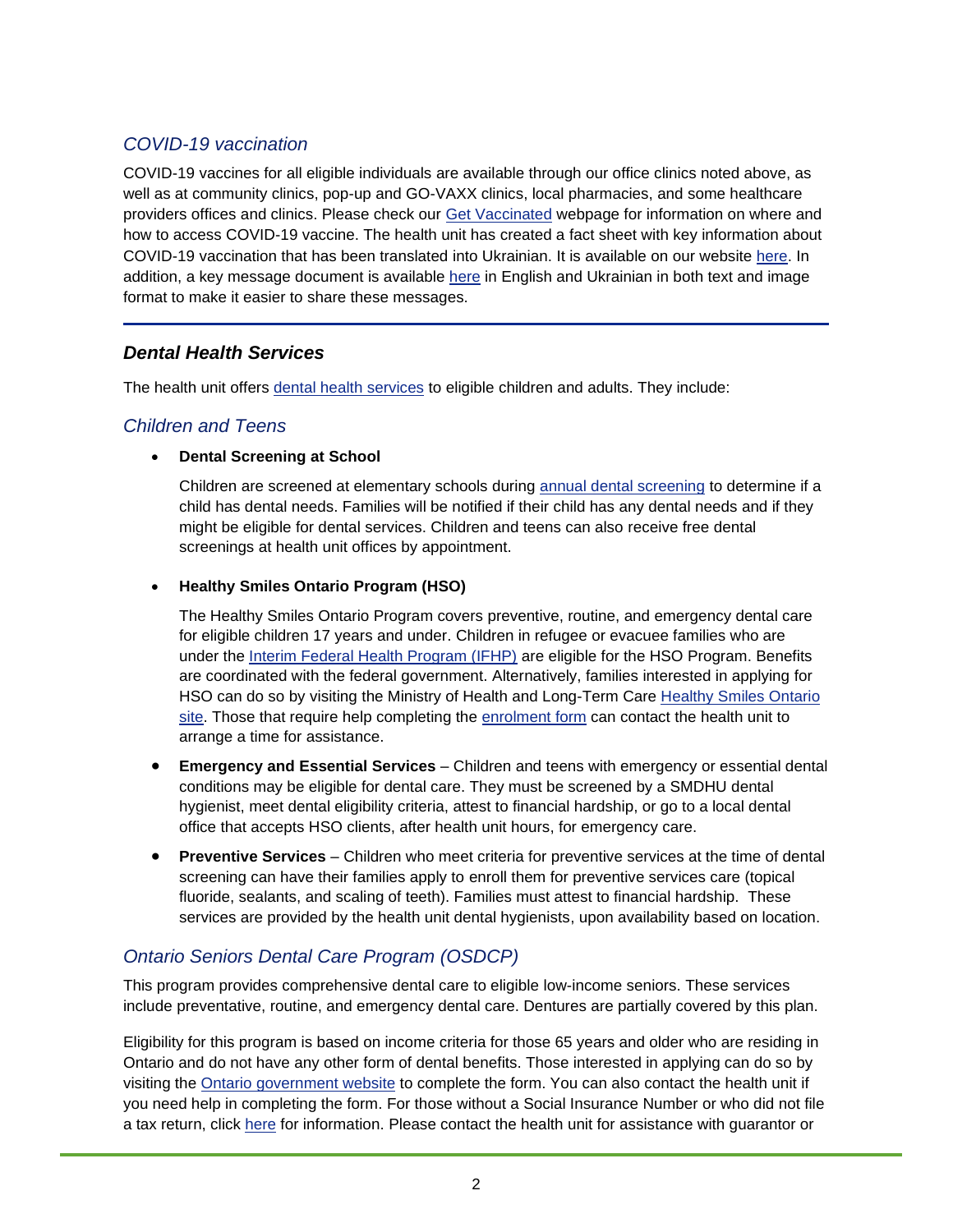any other information. Services offered under the Ontario Seniors Dental Care Program are provided at the health unit dental clinics only in Barrie and Gravenhurst.

### *Dental Clinics for Adults and Children*

Refugees and evacuees (adults and children) with [IFHP](https://www.canada.ca/en/immigration-refugees-citizenship/services/refugees/help-within-canada/health-care/interim-federal-health-program.html) coverage, HSO or OSDCP coverage for dental care can access treatment at one of the health unit's Healthy Smiles Ontario [dental clinics](https://www.simcoemuskokahealth.org/Topics/Dental/Dental-Clinics) in our Barrie or Gravenhurst location. Care can also be accessed at dental providers in the community registered with the federal government to provide services to refugees and evacuees with IFHP or HSO coverage. Proof of coverage is required. Under IFHP adults have limited dental coverage for emergency exams and related urgent treatment. Children may be able to access treatment through IFHP and through HSO, if eligible.

### *Sexual Health Services*

The health unit provides education, counselling and referral at our [sexual health clinics,](https://www.simcoemuskokahealth.org/HealthUnit/Services/ClassesTraining/sexual-health-clinics) as well as current information on a variety of sexual health issues. Nurses offer confidential counselling and information about:

- Birth control, including the emergency contraceptive pill
- Pregnancy testing and counselling
- Sexually transmitted Infections (STIs), including testing and free treatment
- HIV testing, including anonymous testing
- Sexuality and relationship issues

# *Child and Family Supports*

The health unit provides advice and assistance for [parents](https://www.simcoemuskokahealth.org/Topics/RaisingChildren) and [parents-to-be](https://www.simcoemuskokahealth.org/Topics/PregnancyandBefore) through prenatal classes and other services and supports about breastfeeding, infant feeding, child nutrition, parenting and much more.

# *Online Breastfeeding Peer Support Program*

This weekly online group for parents offers support as well as an opportunity to ask questions from a public health nurse about breastfeeding, infant and child health, developmental stages and parenting. Registration is required. Visit our [website](https://www.simcoemuskokahealth.org/Topics/PregnancyandBefore/Online-Breastfeeding-Group) for more information.

# *Healthy Babies Healthy Children Program*

[Healthy Babies Healthy Children](https://www.simcoemuskokahealth.org/HealthUnit/Services/HealthyBabiesHealthyChildren.aspx) (HBHC) is a voluntary program for women and their families in the prenatal period and families with children from birth until their transition to school. HBHC offers support in the home (assessment, teaching, referral and service coordination) for children and parents identified with challenges in order to help parents with healthy pregnancies, nutrition and feeding (including breastfeeding), healthy child development, safety, adjusting to parenthood, accessing community resources, and more.